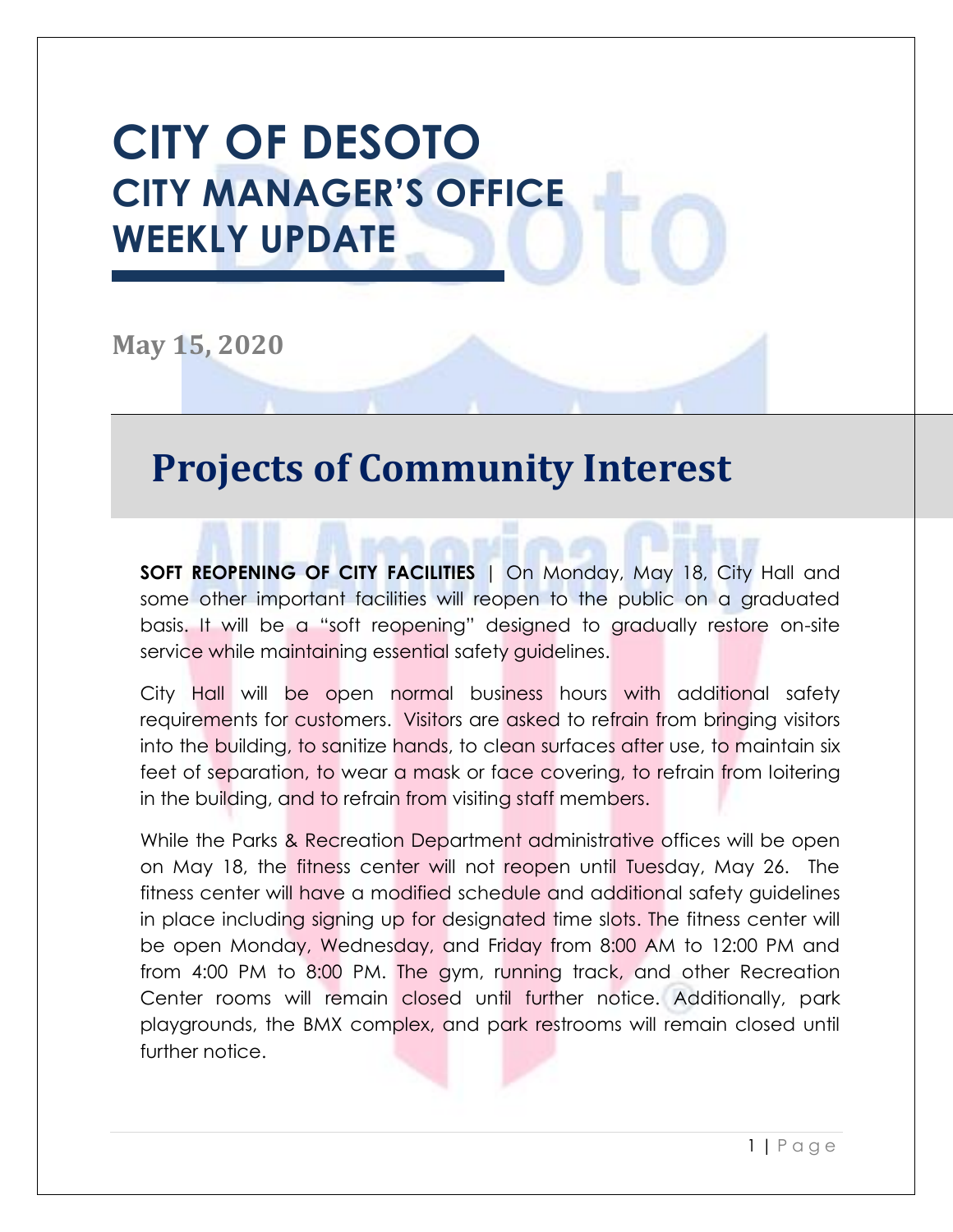The Library, including the computer lab, will open on May 18 with modified hours, Monday through Friday from 12:00 PM until 6:00 PM. The Library will remain closed on weekends until further notice. Only 30 visitors will be allowed at one time for a period of up to one hour per day per visitor.

**BULKY WASTE DROP-OFF EVENT RESCHEDULED DUE TO INCLEMENT WEATHER** |Due to forecasted thunderstorms and rain, the City is rescheduling the May 16 Bulky Waste Drop-Off Event to Saturday, May 23 from 9:00 AM to 1:00 PM located at Grimes Park. Residents are asked to use the entrance located at 500 E. Centre Park Blvd. Residents will be required to unload their own vehicles to limit exposure to City employees. DeSoto residency is required; therefore a valid driver's license or a utility bill showing current address is required for confirmation.

**JUNETEENTH VIRTUAL EVENT** | The City's annual Juneteenth Event was originally scheduled for Friday, June 19 at Grimes Park; however, it has been cancelled in its normal format due to COVID-19. However, staff will provide a Juneteenth Virtual Experience designed to commemorate the rich culture that derived from this historic event. The viewing of this program is scheduled on Monday, June 15 through Friday, June 19 beginning at 7:00 PM each day trough social media platforms and the City's website.

**CHATTEY ROAD PROJECT |** Chattey Road construction started this week. The estimated construction duration is one year. Communication in the forms of hand delivered written notices, message boards, social media, project signs, and emails were utilize to make citizens aware of the construction.

**2020 RENOVATION AND REPLACEMENT PROJECT** | The construction contract for the 2020 Renovation and Replacement Project was approved by the City Council on May 5, and the contract is scheduled to begin in June. The construction will include replacement of water and sewer lines and pavement reconstruction.

Communication in the forms of written notices, message boards, social media, project signs, and emails will be utilized to make citizens aware of the construction.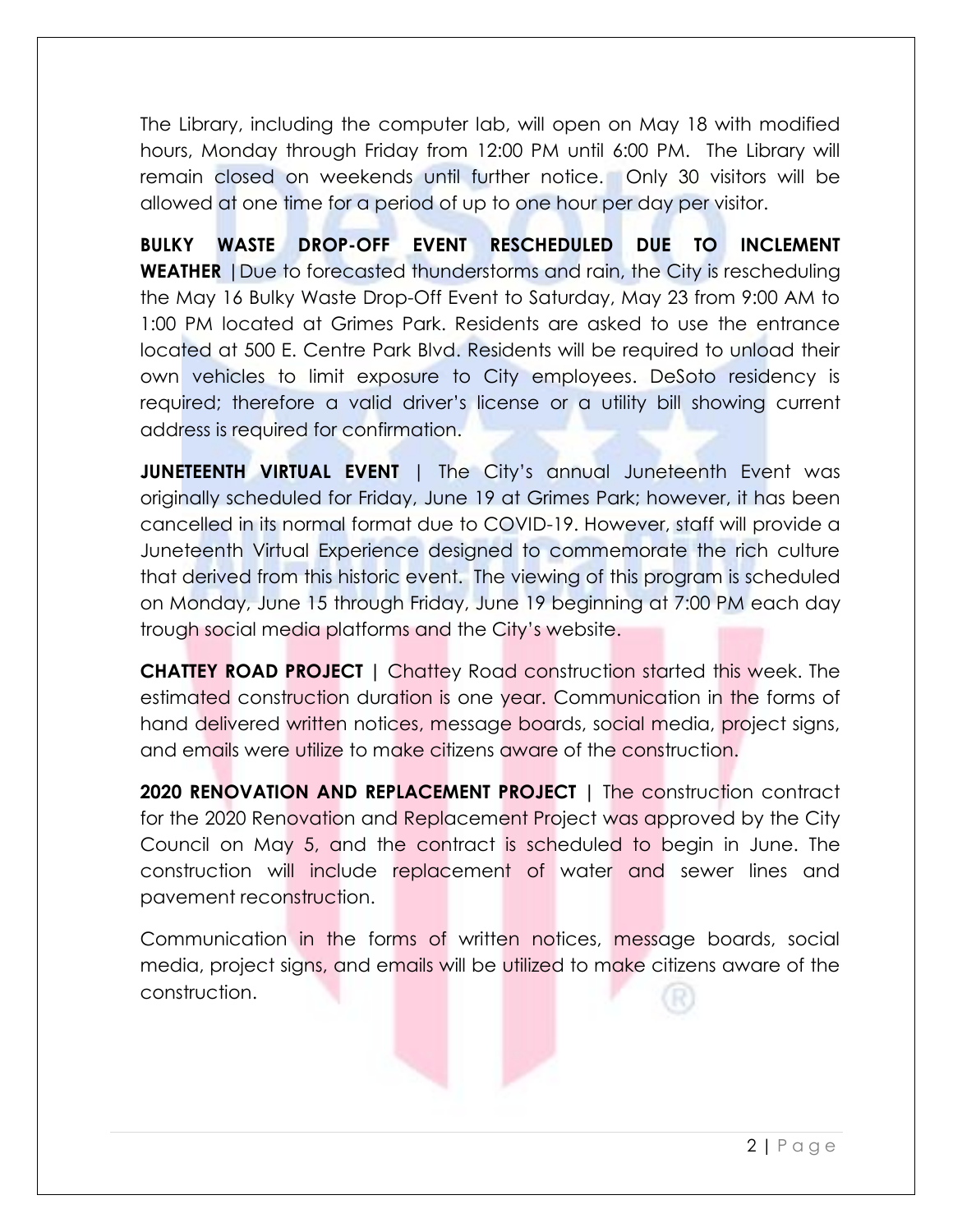### **Project Updates**

**CITY RESPONSE TO COVID-19** | The Ellis Davis Testing Site has received additional funding to continue testing through the end of June. A new private test site is opening today at the Walmart located at 951 W Belt Line Rd. Governor Abbott has directed the Texas Fire Service to test every resident and staff member of all long-term adult care facilities in Texas, of which DeSoto has three facilities, Park Manor, Williamsburg Village, and DeSoto Nursing Home. Williamsburg Village underwent testing of almost 400 staff and residents on May 4 by the Parkland Mobile Testing Unit with no reported positive cases. As of today, there are 103 identified DeSoto addresses with positive cases and 137 individual positive cases.

**IMPACT FEE STUDY** | City staff has received and reviewed the work performed by the impact fee consultant. This item is scheduled for the Topical Work Session on Monday, May 18 to allow adequate discussion between the City Council, staff, and consultant.

**STRATEGIC PLANNING** | Staff held a phone conference last week with DeSoto ISD leadership regarding opportunities to align the City's and the School District's strategic planning processes. Consultants from each respective organization met and are exploring opportunity to align overarching goals and plans for both organizations. The consultants are analyzing potential timeline impacts on that effort. The community dialogue sessions are tentatively scheduled for Thursday, June 11. Information will be distributed next week to the City Council requesting recommendations for community members to participate in the dialogue sessions, which are being planned for small in-person events consistent with safe social distancing practices.

**COMMUNITY SURVEY |** The consultant, City Manager, and Mayor are working to finalize a community-wide survey document and will share the final version with the City Council. Due to current limitations and restrictions on City services, the survey will be held until after stay-at-home orders are lifted. Once the survey vendor is given notice to proceed, the company needs about three weeks to begin mailing documents.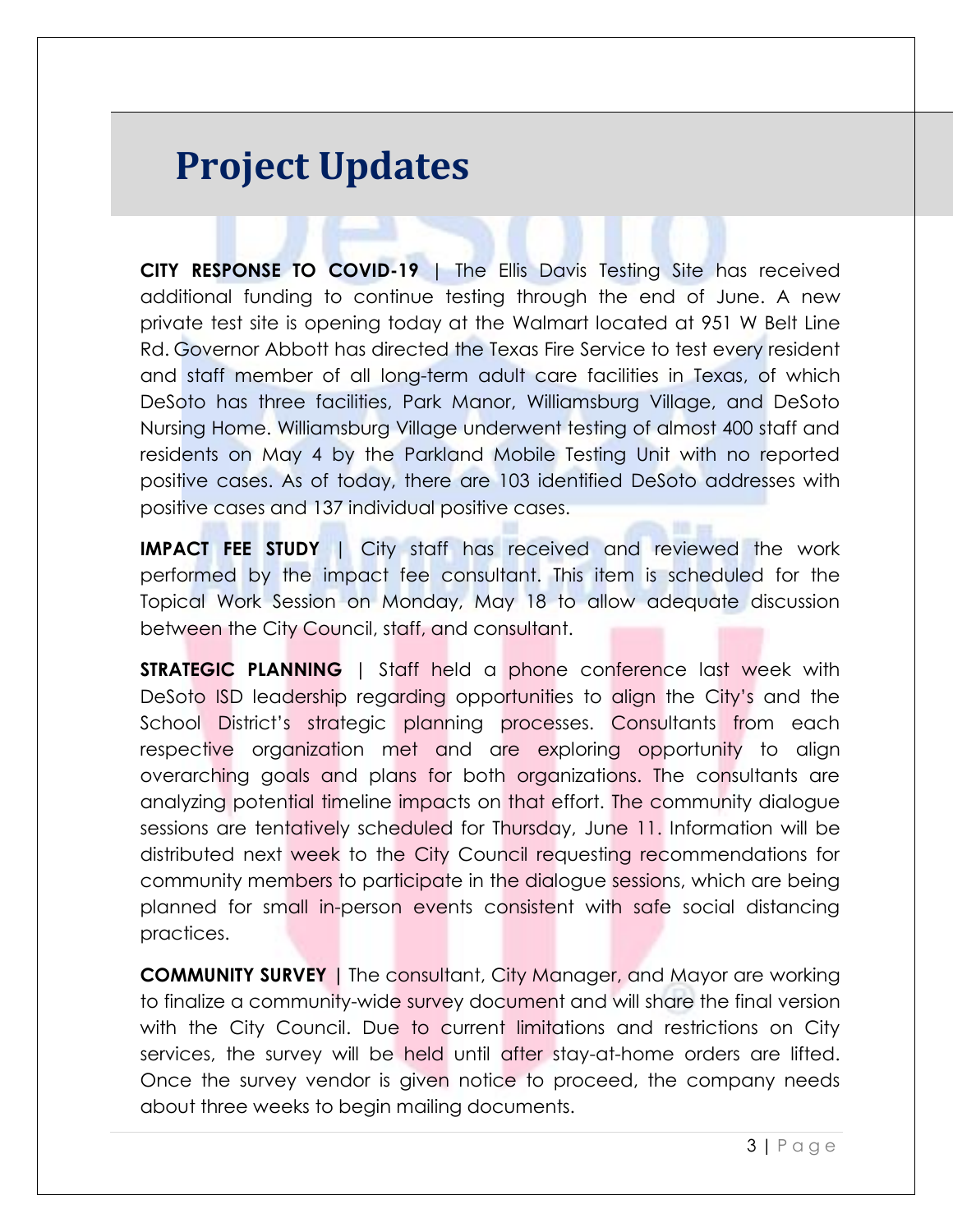**RENTAL REGISTRATION ORDINANCE |** Staff has finalized and prepared the presentation regarding a new rental registration ordinance to address landlord responsibility. This item is scheduled for the Topical Work Session on Monday, May 18 to allow adequate discussion between the City Council and staff.

**BROADCASTING EQUIPMENT |** The video equipment is installed in the Council Conference Room for recording and broadcasting City Council work sessions. The audio equipment install should be completed by the end of today.

## **Weekly Events & Meetings**

| May 16 Military Appreciation Day Event.                                   | June 4 Mayor's Quarterly at 6:30 PM          |  |
|---------------------------------------------------------------------------|----------------------------------------------|--|
| Rain or Shine! Drive through event                                        | <b>Bluebonnet Rooms (location tentative)</b> |  |
| featuring free In-N-Out burgers for                                       |                                              |  |
| DeSoto military families - City Hall south                                |                                              |  |
| parking lot 11:00 AM to 1:00 PM                                           |                                              |  |
| May 18 DeSoto Economic                                                    | June 15 City Council Topical Work Session    |  |
| Development Corporation Regular                                           | at 6:00 PM (topics to be determined)         |  |
| Board Meeting - 9:00 AM to 2:00 PM                                        |                                              |  |
| May 18 City Council Topical Work                                          | June 15-19 Juneteenth Virtual Event at       |  |
| Session at 6:00 PM via Video                                              | 7:00 PM each day through social media        |  |
| Conference (Impact Fees & Rental                                          | and City website.                            |  |
| <b>Registration Ordinance)</b>                                            |                                              |  |
| May 19 City Council Work Session &                                        | June 16 City Council Work Session &          |  |
| Meeting at 5:30 PM via Video                                              | Meeting at 5:30 PM                           |  |
| Conference                                                                |                                              |  |
| May 23 Bulk Waste Drop-Off Event at                                       | June 20 Budget Training City Council at      |  |
| Grimes Park, 501 E Wintergreen Rd at                                      | 9:00 AM to 2:00 PM City Council              |  |
| 9:00 AM to 1:00 PM                                                        | Conference Room (Tentative)                  |  |
| June 22 DeSoto Economic Development<br>June 2 City Council Work Session & |                                              |  |
| Meeting at 6:00 PM                                                        | Corporation Regular Board Meeting -          |  |
|                                                                           | 9:00 AM to 2:00 PM                           |  |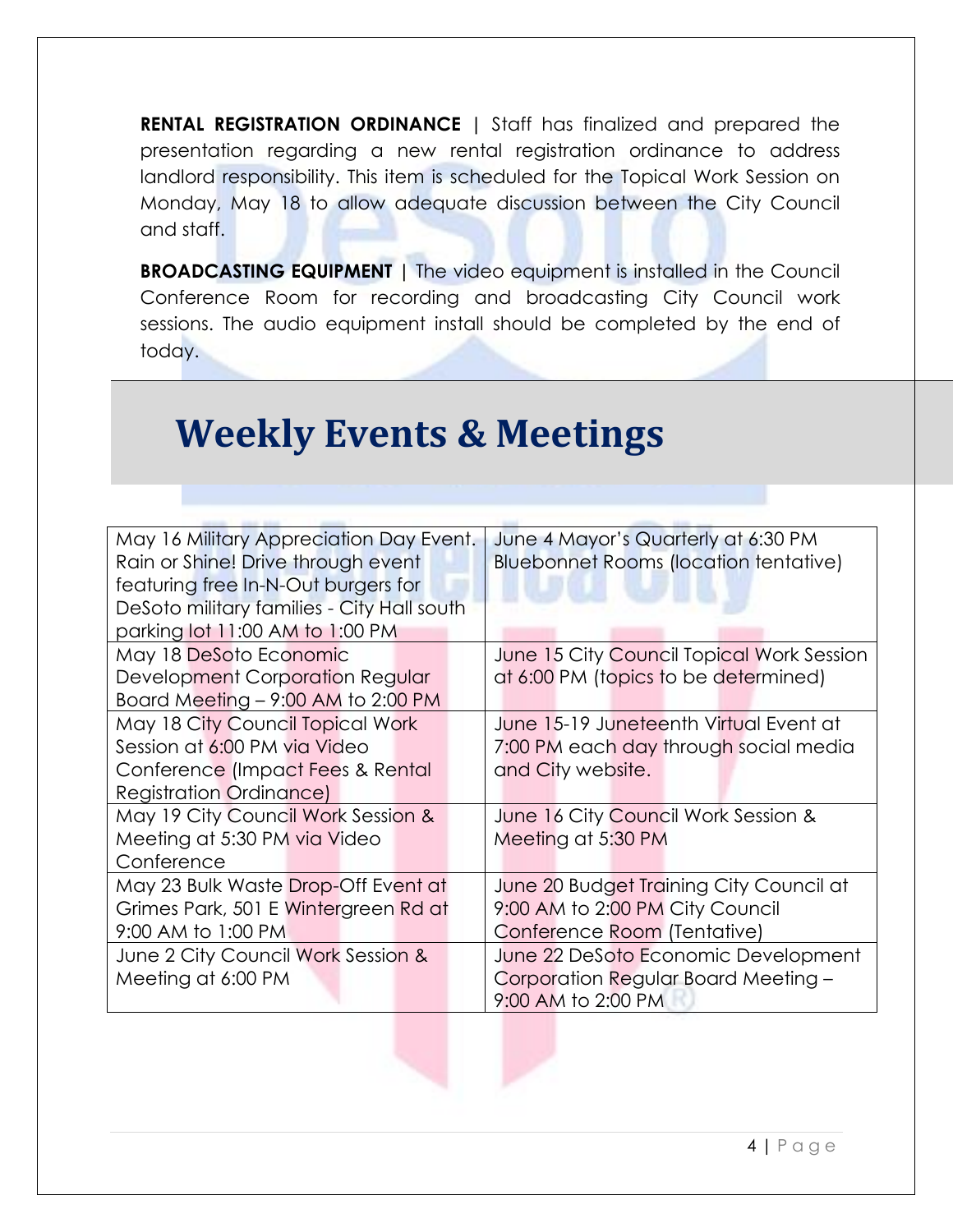#### **New Hires, Promotions & Recognitions**

#### **PROMOTIONS**

| <b>NAME</b>            | <b>START MONTH</b> | <b>DEPARTMENT</b>       | <b>POSITION</b>                         |
|------------------------|--------------------|-------------------------|-----------------------------------------|
| Glover,<br>Christopher | May                | <b>Parks Department</b> | <b>Interim Parks</b><br><b>Director</b> |

#### **NEW HIRES**

| <b>NAME</b> '     | <b>START MONTH</b> | <b>DEPARTMENT</b> | <b>POSITION</b> |
|-------------------|--------------------|-------------------|-----------------|
| Hightower, Jaylin | May                | Police            | Jailer          |



Renee Johnson, Parks Director, served in the City of DeSoto for 12 years and is retiring today from the City.



Alicia Thomas, Assistant City Secretary, celebrated her 7 year anniversary with the City.

#### **New Businesses & City Development**

**SOLAR TURBINES |** Solar Turbines is adding 8,000 square feet to their building located at 215 S. Centre Blvd that is currently under construction.